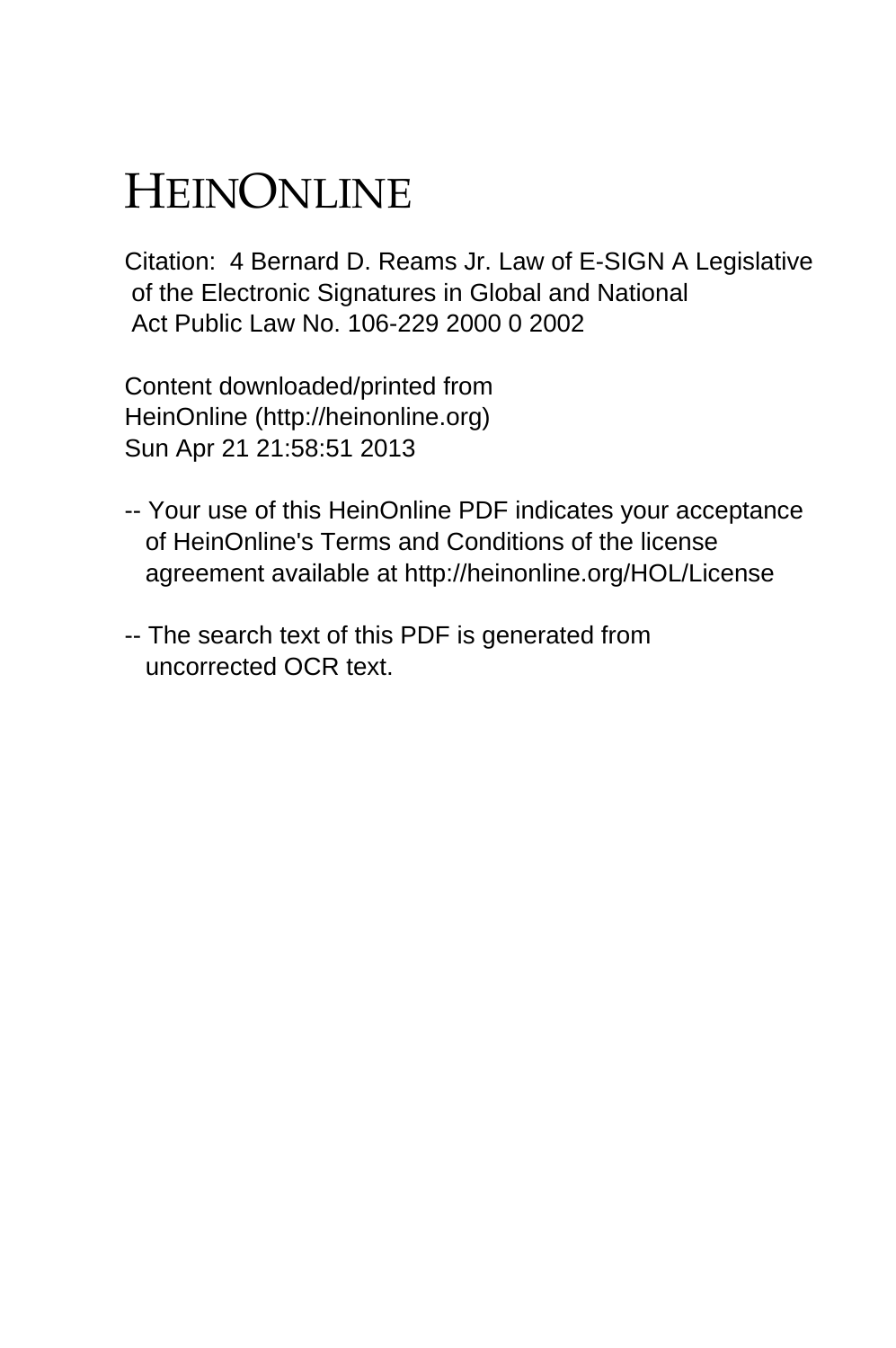#### CONGRESSIONAL RECORD - *Extensions of Remarks* **E2217**

## **HON. SANDER** M. **LEVIN OF WICAN**

**IN** THE HOUSE OF REPRESENTATIVES *Thursday, October28, 1999*

Mr. LEVIN. Mr. Speaker, **I** rise to honnr Andrea Allemon who will be named Troy's Distinguished Citizen of the Year by Leadership<br>Troy at their annual community awards ban-<br>quet on November 4, 1999.<br>**Andrea Allemon's dedication to her commu-**

nity has been extraordina<mark>ry. As a r</mark>esult of her<br>leadership in the Boys and Girls Club's Taste **of** Troy **to** the Troy Daze Festival, almost every event I attend in Troy has Andrea's presence.

As a dedicated parent, Andrea founded the Parent Teacher Organization at Smith Middle School and served as its president. She was also responsible for initialing the school clinics at Smith Middle and Athens High. The Athens All-Night Party was another one of Andrea's start-up events which she supervised for five years. In *her* neighborhood, Andrea Allemon has

*sewed* as an officer, member of the Board of Directors and New Members Chair for the Emerald **lakes** Village Homeowners Association. She personally welcomes each new family to the neighborhood. Serving *as* a "foser mom" to an individual who lives in adult foster care, she has opened her home sharing holiday feasts **for** the past **25** years. Mr. Speaker, **I** ask my colleagues to join me

in recognizing a remarkable woman for her energy and enthusiasm during her **31** years of dedication and devotion to the people of her aommunity. Andrea Allemon is indeed a distinguished citizen.

#### PERSONAL EXPLANATION

#### **HON. LUIS** V. GUTIERREZ OF **oILNOIS**

IN THE HOUSE OF REPRESENTATIVES *Thursday, October 28, 1999*

Mr. GUTISRREZ. Mr. Speaker, on Wednesday, October 20, **1999** I was unavoidably **ab**sent from this Chamber and herefore missed renloall vote 515 **(a** Journal vote) and rollcall vote **519** (Mink amendment to H.R. 2). I want lhe record to show that had **I** been present in this Chamber **I** would have voted "yea" on

each **of** these recorded votes. **<sup>I</sup>**als **missed** roliolnl **vote 516** (Motion to order the previous question **on** H.R. **2670), rallca[I** vote **517** (Adoption **of the rule for H.R. 2670)** and **rolcall vote 518** (Conference Repad on H.R. **2670).** I want the record **to show that if I** had been

able to be present in this Chamber when<br>these votes were cast, I would have voted "no" on rollcall vote 516, rollcall vote 517, and mllcall vote 51S.

#### PERSONAL EXPLANATION

### **HON. JIM NUSSLE**

OF IOWA IN THE HOUSE OF REPRESENTATIVES *Thursday, October 28.1999*

Mr. NUSSLE. Mr. Speaker, cn Monday, October **25, 1** was unavoidably detained and

missed rollonli **votes** Nos. **533-536.** Had my vote been recorded, it **would** have been in the iollowing manner Rollcall vote No. **533 (on** approving the journal), "aye"; rollcall vote **No.**<br>534 (to suspend the rules and pass H.R. 754), "aye"; rclcall vote No. **535** (to suspend the mise and pass H.R. 2303), "aye"; rolloall vote No. **536** (on motion **Io** suspend **the** roles **and** agree to H. Con. Res. 194), "aye".

#### PERSONAL EXPLANATION

#### **HON.** RAY LaHOOD OF **ILLINOIS**

IN THE HOUSE OF REPRESENTATIVES *Thruday, October 28, 1999*

Mr. LAHOOD. Mr. Speaker, on August *S,* **1999, 1** asked unanimous consent on **the** House floor **Io** remove my name as a cospansor of H.R. 850, the Security and Freedom<br>through Encryption (SAFE) Act. However, as a<br>result of House Report 106-117 being filed<br>with the House Clerk, House rules prohibited<br>further action on the bill. Consequently, my name was not removed **as** a **cosponsnr.** Please let the RECORD show that it was my intent to **no** longer be listed as a cosponsor **of** H.R. 850.

IN TRIBUTE TO JOHN **J.** INGHAM, DISTRICT DIRECTOR, BUFFALO OFFICE. **UNITED** STATES IMMI-GRATION AND NATURALIZATION SERVICE

### **HON. JACK QUINN**

IN THE HOUSE OF REPRESENTATIVES *Thirsday, October 28, 1999*

Mr. **QUINN.** Mr. Speaker, I rise today to submit for the RECORD a proclamation, which I offer wih the distinguished members **of** the New York Congressional Delegation; Senator **DANIEL** PATRICK **MOYNIHAN;** Senator CHARLES **E. SCHUME** ; Congressman **JOHN** LAFALCE; Congressman AMO **HOUG1TON** and Congressman THOMAS REYNOLDS on the occasion of the retirement of John **J.** Ingham from his numerous years of government service with the United States Immigration and Naturalization Service.

PROCLAMATION (PROCLAMATION 1976). The summa such constrained a series and 9 months of government service with the U.S. Emmi<br>primary time and 2 months gration & Naturalization Service, including<br>principal price with the U.

tion for excellence. Through his direction the INS moved its local operutions iow a brand new state of the art facility in **1995.** In **1998** the Batavia Federal Detention Facility

was completed with over four hundred beds<br>to increase the ability of the District to deal<br>with immigration detainees. Furthermore,<br>one immigration Judgeshlp was reestablished and two more added to the Buffalo<br>District allo Other noteworthy projects came to fruition under Mr. Ingham's direction, including re. modeled or newly constructed inspection facilities at Niagara Falls. Toronto, Ottawa, and Montreal; and Whereas. Under **Mr.** Ingham's leadership

the Buffalo District has become commonly<br>tele-referred to as the "District that works." INS<br>Buffalo is noteworthy for the operational<br>chievements developed during Mr. Ingham's<br>tenure. His employees will be his legacy as<br>th

nium as initiative. responsible, and production are initiative. responsible, and production as initiative members of the U.S. Immigration & Wemhers of the Ultied Novembers of the Ultied Novembers of States of America Stat

### RECOGNIZING THE<br>CONTRIBUTIONS OF 4-H CLUBS

#### SPEECH OF **HON.** HENRY **BONILLA**

OF **TEXAS**

IN THE **HOUSE** OF REPRESENTATIVES *Monday, October 25 1999*

Mr. BONILLA. Mr. Speaker, I rise in support of this legislation *"recognizing* the contributions of 4-H clubs and their members to vol-<br>untary community service."<br>4-H clubs serve as outstanding youth devel-<br>4-H clubs serve

opment programs for the youngsters of rural and urban America. They give our young people great opporlunities and skills. They provlde a sense of accomplishment through a **job** well done. 4-H provides career-odented education **and** after-schol safe havens.

But in a larger sense, participation in 4-H has effects far beyond the students participating. By instilling in the youth of today, values and morals which will give them the power to make ethical decisions. 4-H helps develop **the** leodem **of this** nation's tomorrow. The ability to recognize **and** participate, vountarily, in community service activities is per **haps one of** the greatest **ethics** we nan teach **our** youth.

Volunteering **to** help thers is a part **of** *the* American **culture.** American history is **full** of people **who** not only recognized that **the** world **is** full **of** need, **but** also did something **about** it. They decided to make their communities **bet-**For places. In today's seemingly self-oriented<br>society it is refreshing to see young people<br>recognize the needs of others and volunteed<br>their time to benefit those who need help.

The young people of 4-H programs **across the** nation have set an example **of** *unwavering* cheerful service **to benefitting** the welfare **of others.** These youth am truly displaying lead-**ership** through **service to** their fellow **man** and I take great pride in recognizing their contribu-<br>tions to building better communities. We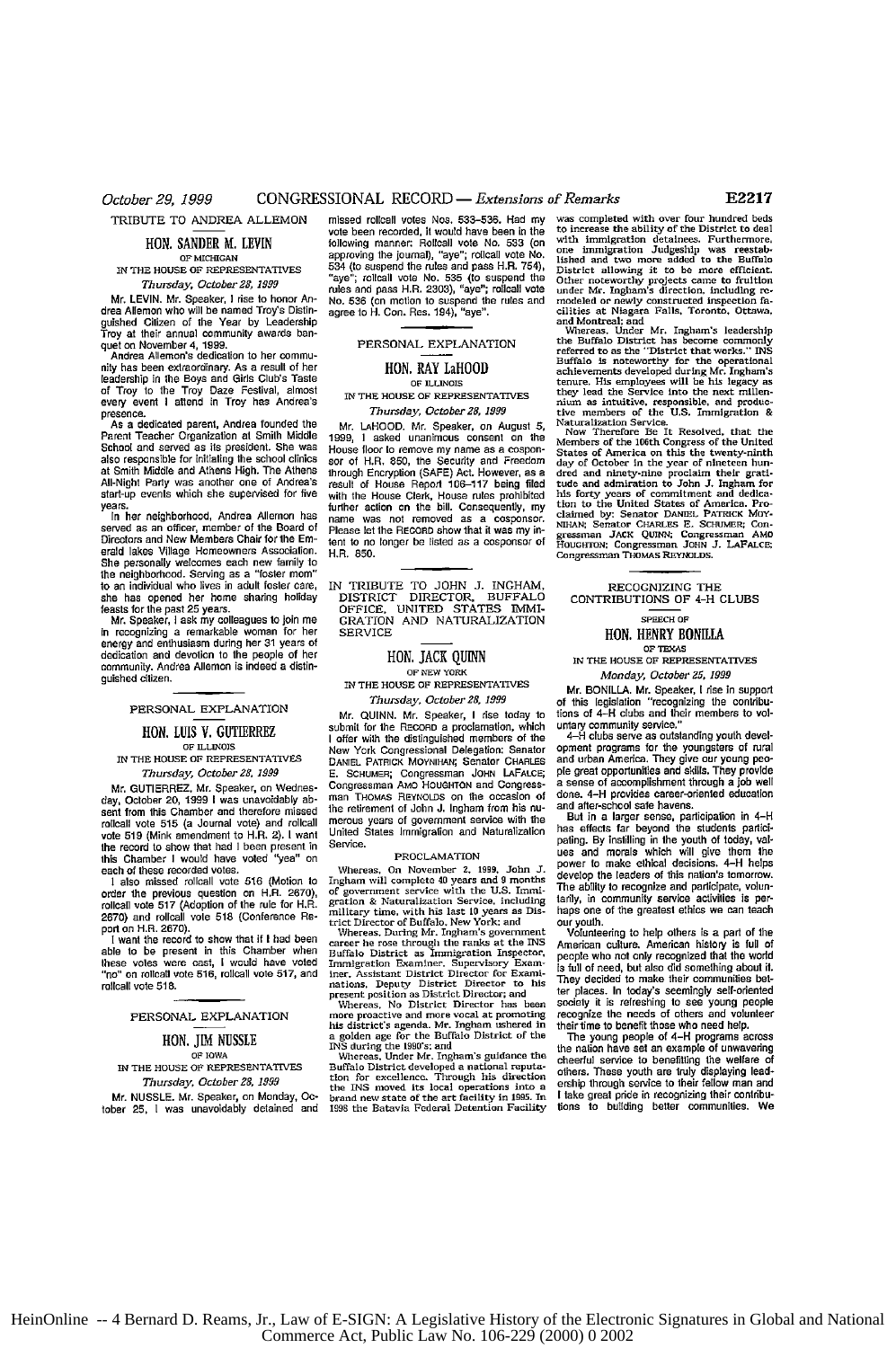HeinOnline -- 4 Bernard D. Reams, Jr., Law of E-SIGN: A Legislative History of the Electronic Signatures in Global and National Commerce Act, Public Law No. 106-229 (2000) 0 2002